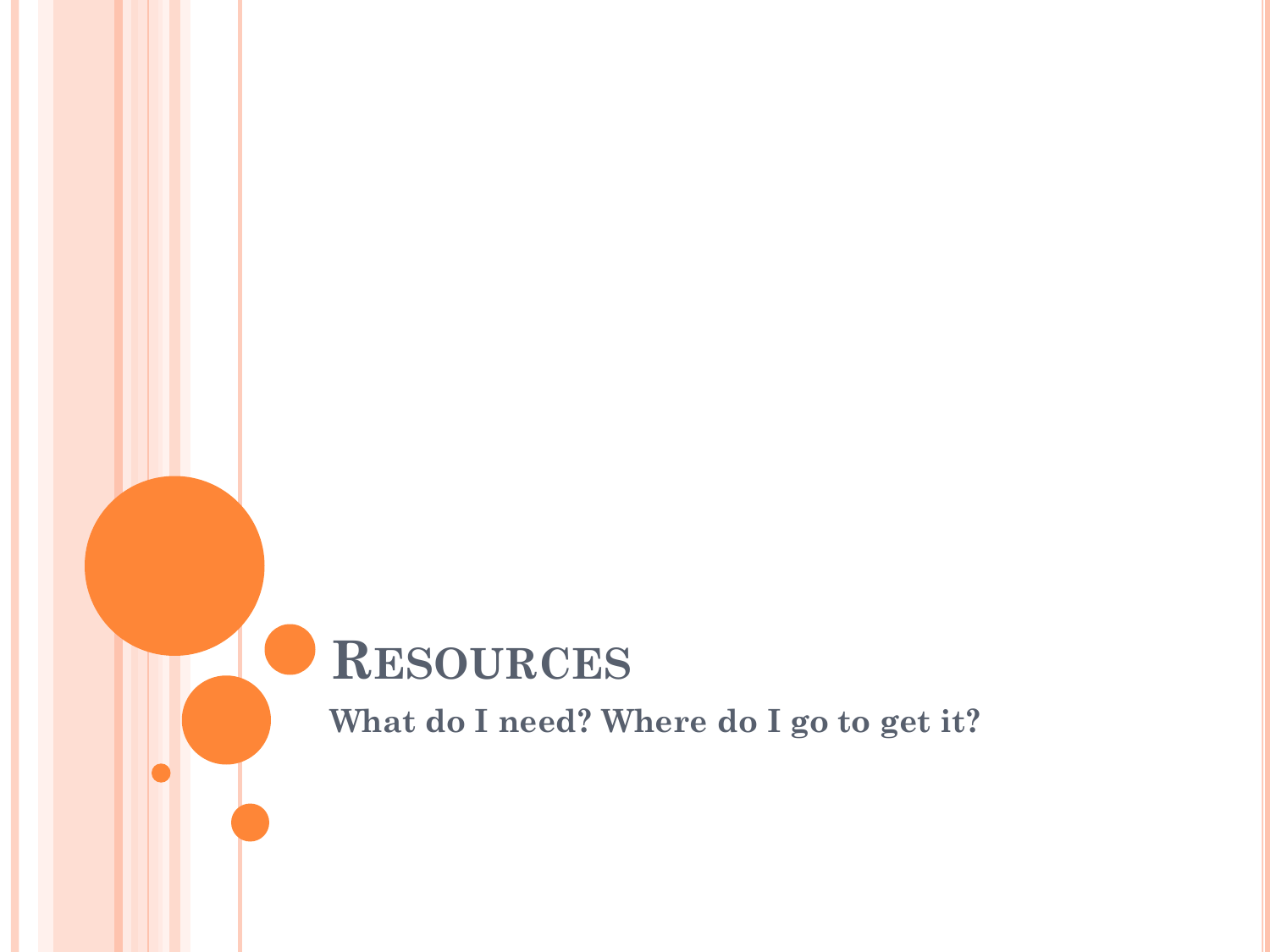# LA UNIFORM LOCAL SALES TAX BOARD

## Members of Board

- Executive Directors of Each of the 4 local governmental associations.
	- LMA John Galagher
	- LPJA Guy Cormier
	- LSA Mike Ranatza
	- LSBA Dr. Janet Pope
- Four appointed members, one from each of the associations
	- Tiffani Delapasse
	- Donna Andries
	- Jeanine Theriot
	- Amber Hymel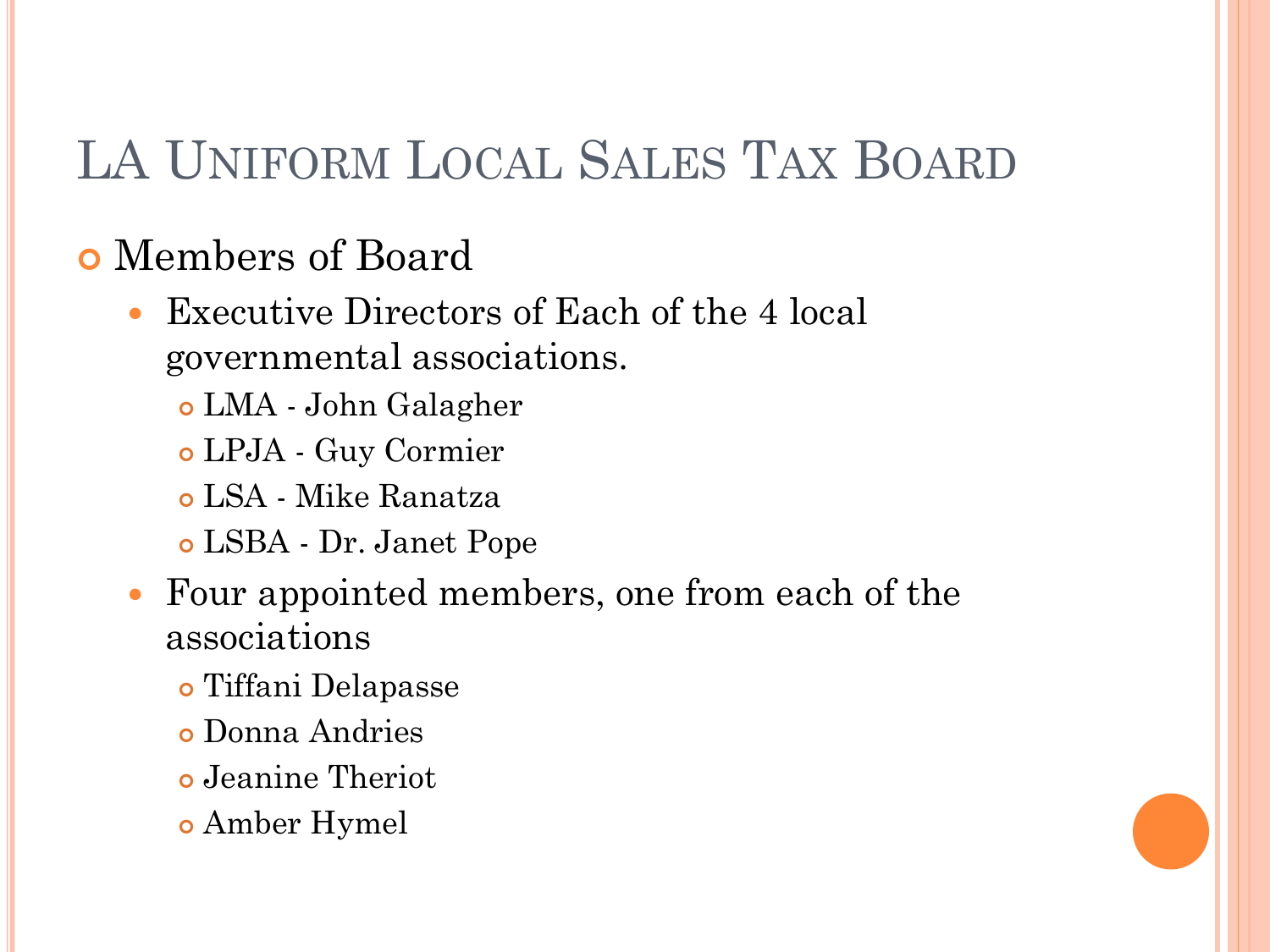## LA UNIFORM LOCAL SALES TAX BOARD

- Support & advise locals
	- Informal guidance on issues affecting the locals
- Promulgate rules & regulations
- Issue policy advice
- Prescribe uniform forms & model procedures to be used by locals
	- Multi-parish VDA program available July 2019.
	- Multi-parish Refund Request currently being created.
	- May 2019 meeting will identify other forms/letters to be created or updated for uniformity that will then be distributed to all local collectors.

# **How do I contact the ULST Board??**

- <https://lulstb.com/>
- Executive Director
	- Roger Bergeron 225-937-4438 jrbergeron@cox.net

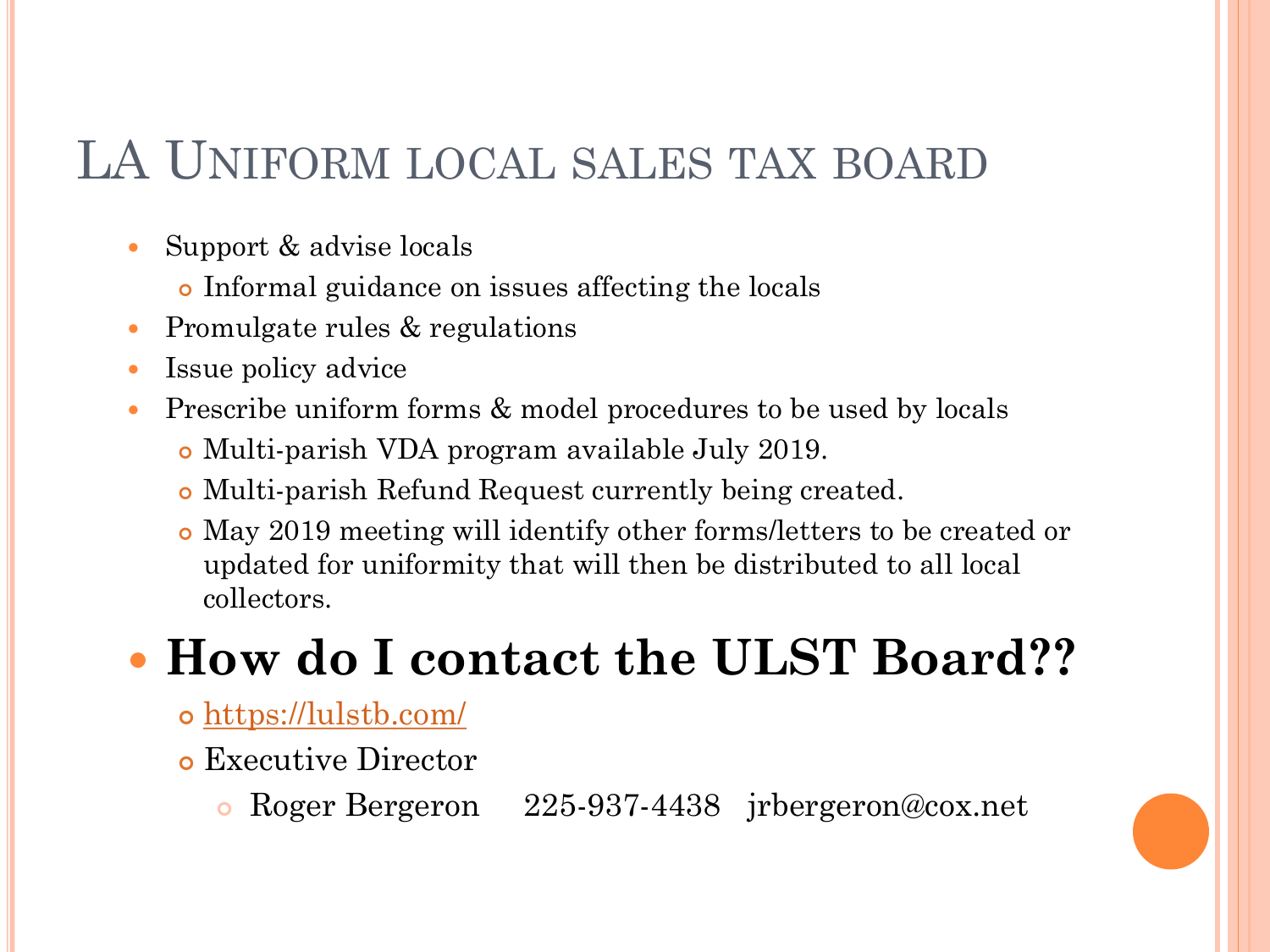# LA SALES AND USE TAX COMMISSION FOR REMOTE SELLERS

- Members Include:
	- 4 local appointees from the Uniform Local Sales Tax Board
	- Secretary Kim Robinson of the LA DOR
	- 3 LA DOR appointees as determined by the Secretary
		- Darlene Allen Director Field Audit Sales Tax Division 225-219-2455
		- Kelli Jumper Director Taxpayer Compliance 225-219-2289
		- Vanessa Lafleur Director of Policy and Legislative Services 225-219-2780
	- [https://revenue.louisiana.gov/LawsAndPolicies/Remot](https://revenue.louisiana.gov/LawsAndPolicies/RemoteSellersCommission) eSellersCommission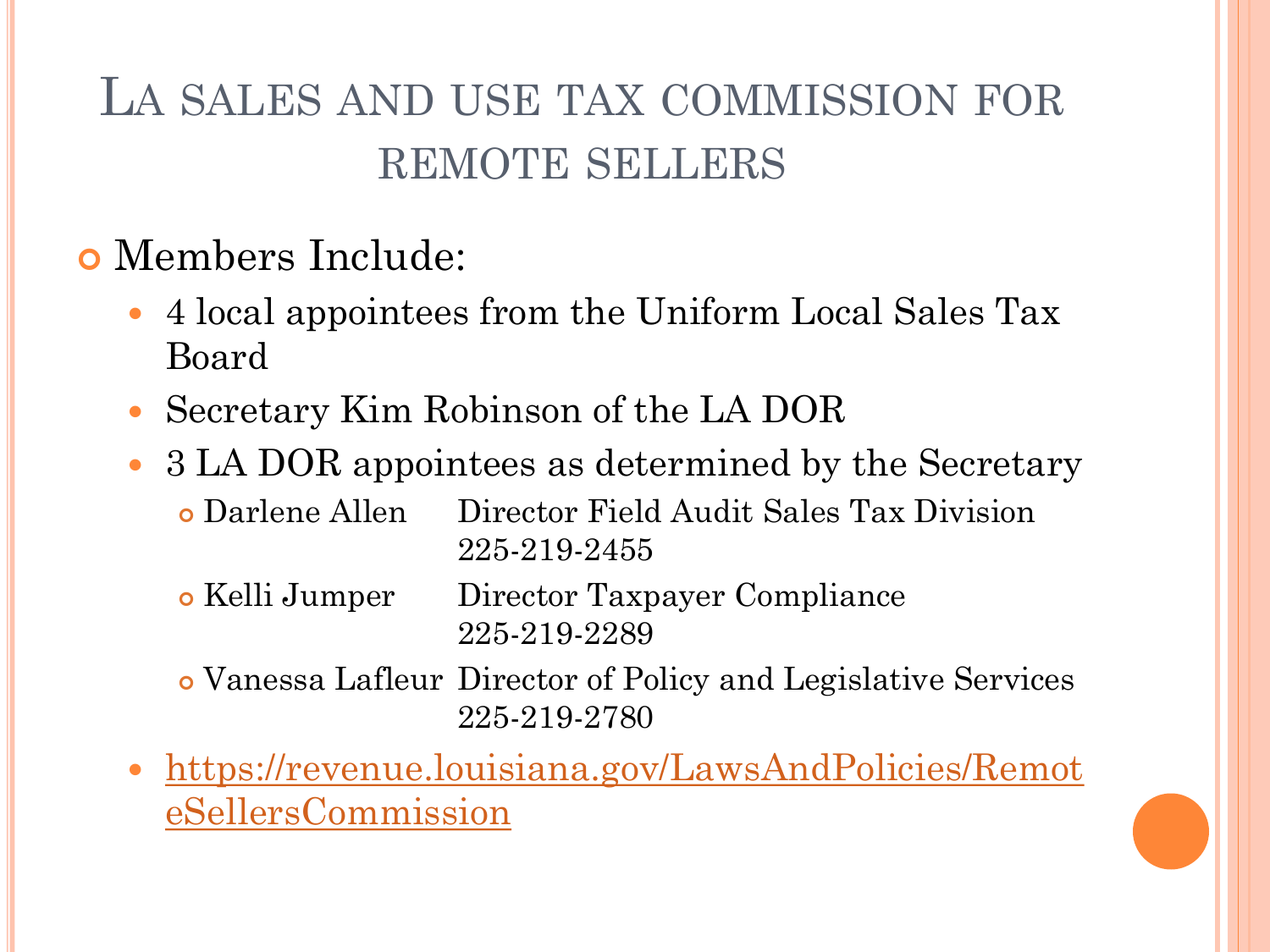# LOUISIANA ASSOCIATION OF TAX ADMINISTRATORS

### [www.laota.com](http://www.laota.com/)

- TRIALS
	- Wealth of knowledge gathered by your fellow administrators into easily accessed and searchable database.

## Quarterly Conferences

 Networking and educational programs available for tax collectors and their teams.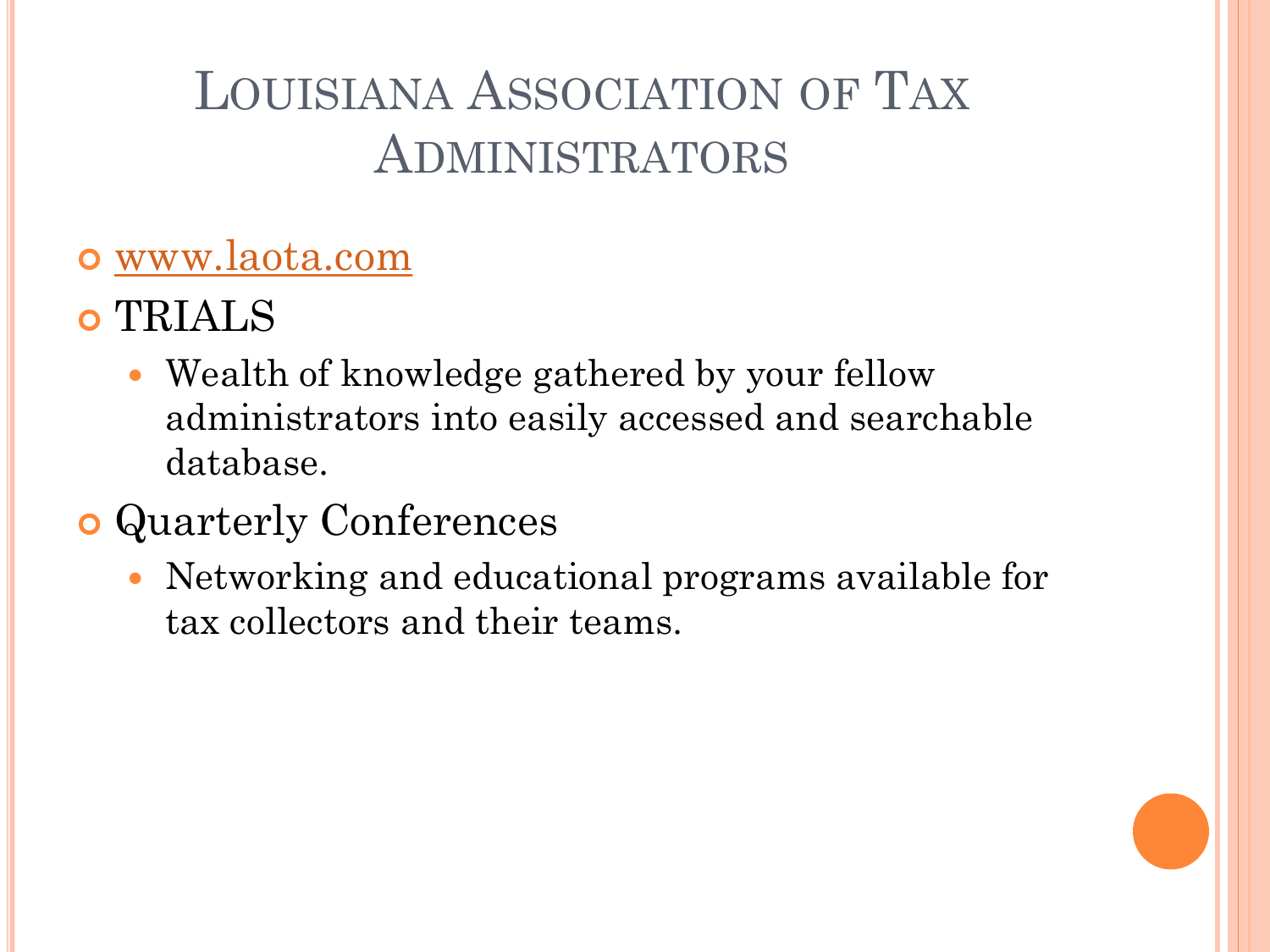# WHERE CAN I FIND AUDIT LEADS?

- Invoices found in current audits
- Vendor list from your taxing authority's accounts payable listing
- Agendas from City Council, Police Jury, School Board Meetings
- Keep your eyes open for signs in your town/city, business vehicles with identifying information, classified ads, local daily papers.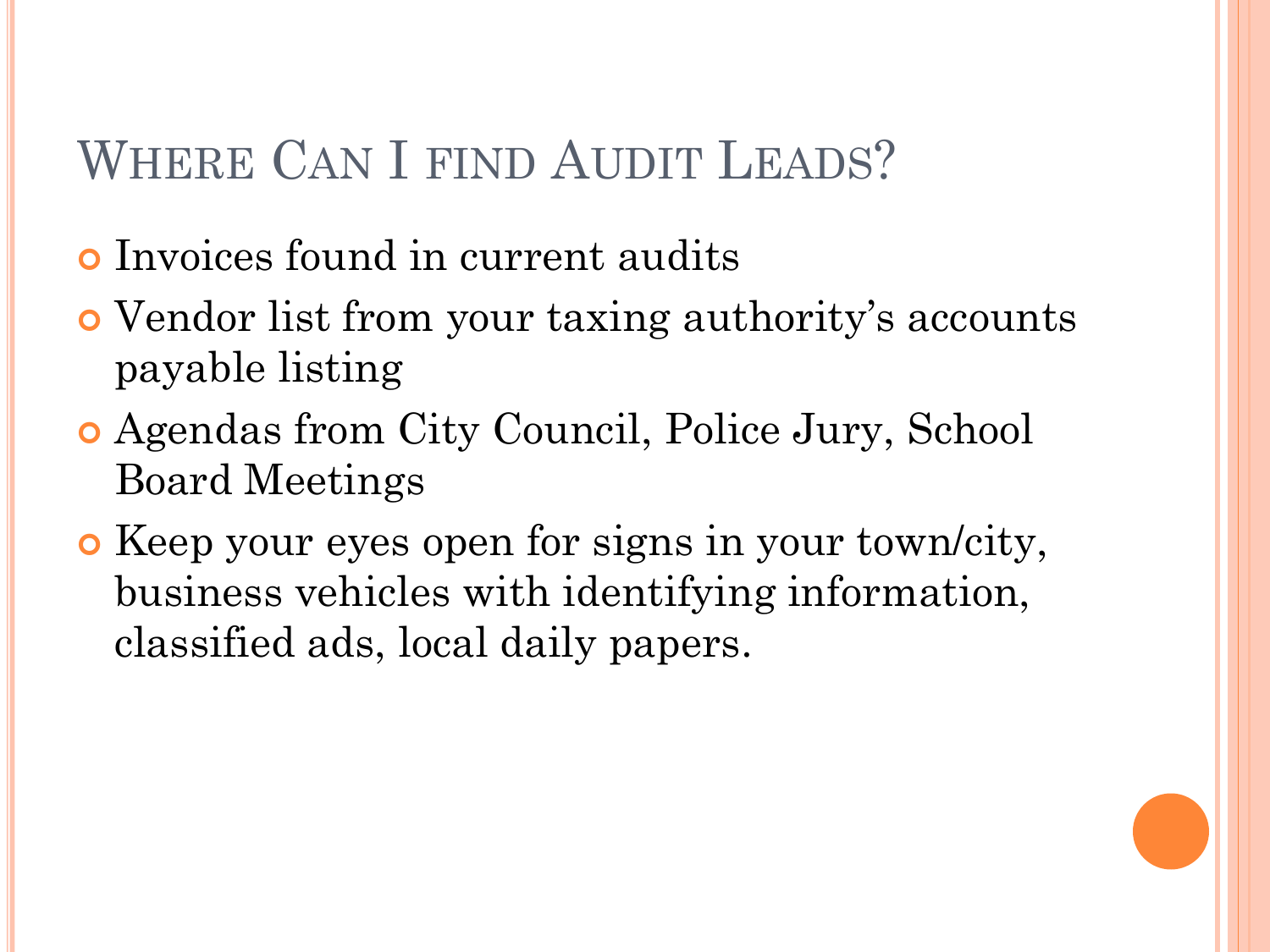# WHAT SITES CAN HELP ON MY AUDIT?

### **o** Information Gathering Sites

- Louisiana Secretary of State [www.sos.la.gov](http://www.sos.la.gov/)
- Louisiana Department of Revenue [www.rev.state.la.us](http://www.rev.state.la.us/)
- Facebook, Indeed, Craigslist, Wikipedia (Companies in LA list)
- Local Chamber of Commerce Site
- State and Local Departments of Economic Development Sites
- Louisiana Office of Tourism [www.louisianatravel.com](http://www.louisianatravel.com/)
- Local Tourism Bureaus
- Louisiana Small Business Development Center [www.lsbdc.org](http://www.lsbdc.org/)
- Louisiana Association of Fairs & Festivals [www.laffnet.org](http://www.laffnet.org/)
- Louisiana Association of Business and Industry [www.labi.org](http://www.labi.org/)
- US Small Business Administration [www.sba.gov](http://www.sba.gov/)
- Better Business Bureau [www.bbb.org](http://www.bbb.org/)
- BizBuySell [www.bizbuysell.com](http://www.bizbuysell.com/)
- [www.louisiana.gov](http://www.louisiana.gov/)
- [www.yourdictionary.com](http://www.yourdictionary.com/)
	- Allows you to search term glossaries for any particular industry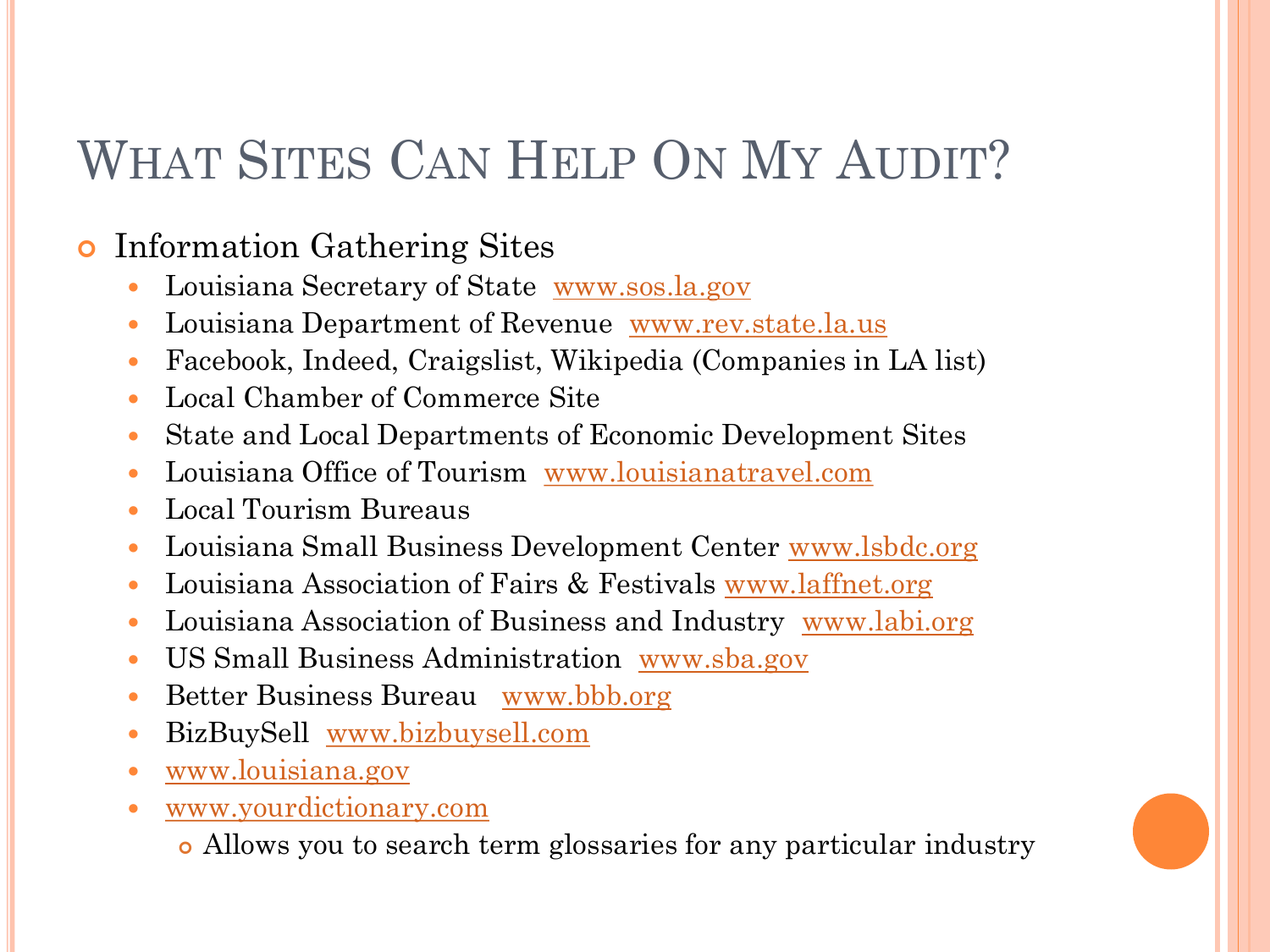## SITES SPECIFIC: OIL & GAS

### Oil & Gas

OIL & GAS **FACTS AND FIGURES** 

**OFFICE OF** 

**OIL SPILL** 

**ENERGY** 

FORMS, REPORTS,<br>DOCUMENTS

**CONSERVATION** 

**OFFICE OF MINERAL RESOURCES** 

OFFICE OF COASTAL<br>MANAGEMENT

**SONRIS RECORDS** 

**CONSERVATION** 

TECHNOLOGY<br>ASSESSMENT DIVISION

**MINERAL RESOURCES** 

- LA Department of Natural Resources [www.dnr.louisiana.gov](http://www.dnr.louisiana.gov/)
	- Sonris Database Access, Document Imaging, GIS Imaging
	- Manuals, Diagrams, Definitions for a number of natural resource companies, distribution systems, procedures, etc.



### **Office of Conservation**

#### **Forms, Reports & Documents**

This page contains links to various Office of Conservation documents of interest to the public, including data, forms, reports, publications, newsletters, and other items.

#### Forms Assistance >>

The Office of Conservation has begun to incorporate some forms that can be Filled-in, Saved & Printed using Adobe Reader. Look for the assessme of in the table below for forms that have been converted to this format. Please refer to the Forms Assistance page for guidance in using these forms.

- ▶ Forms Home
- ▶ Engineering Division
- ▶ Environmental Division
- Geological Division
- Injection & Mining Division
- ▶ Pipeline Division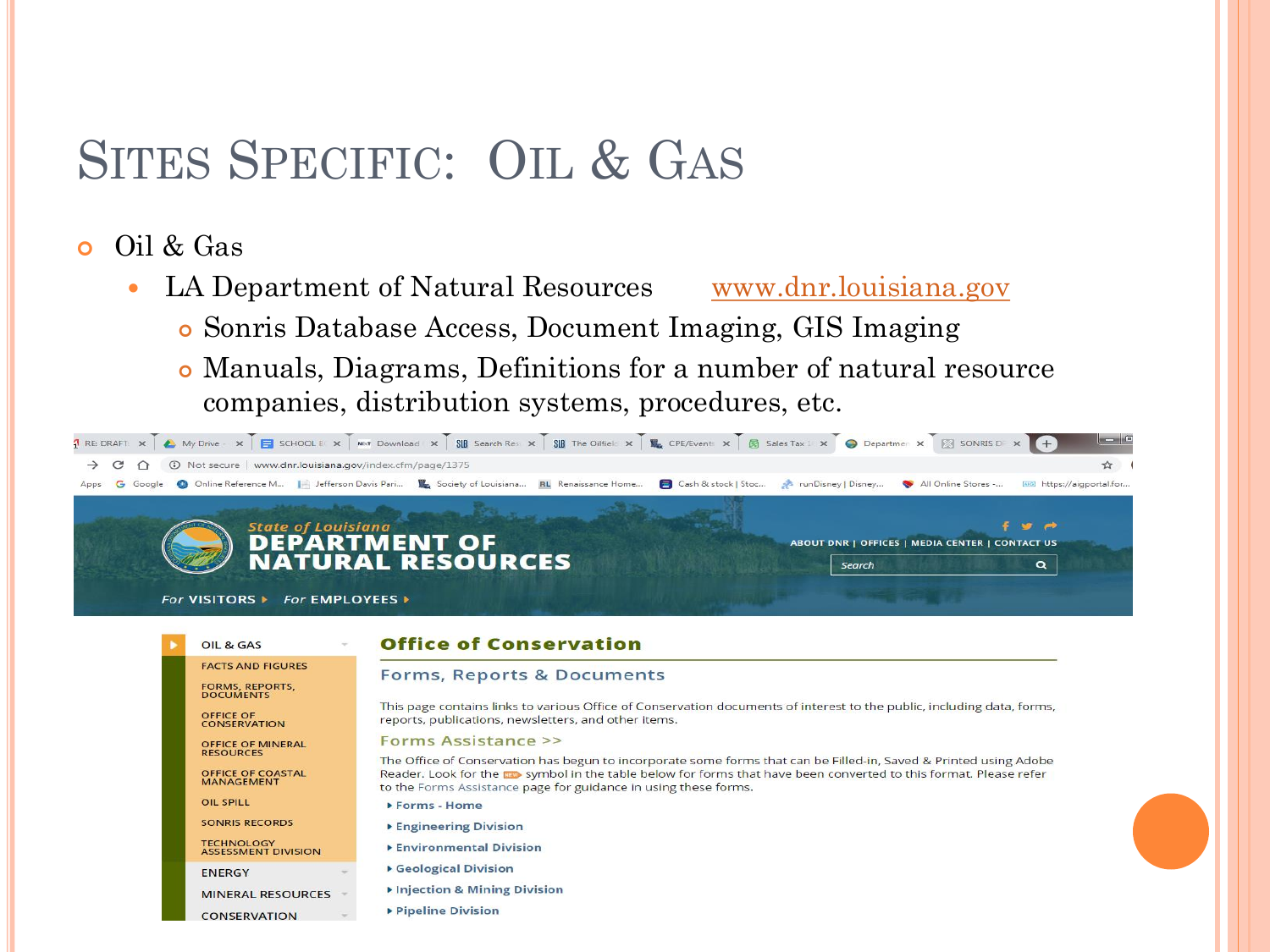# SITES SPECIFIC: OIL & GAS

### [www.drillingedge.com](http://www.drillingedge.com/)

• Lists LA O&G operators, recent drilling permits, producing wells & well production information and locations.

### Louisiana Mid-Continent Oil & Gas Association

- [www.lmoga.com](http://www.lmoga.com/)
- History of industry, fact sheets, reports, maps & graphs, and other oil & gas links

### **o** Schlumberger

- [www.glossary.oilfield.slb.com](http://www.glossary.oilfield.slb.com/)
- Dictionary of all oil & gas terms and processes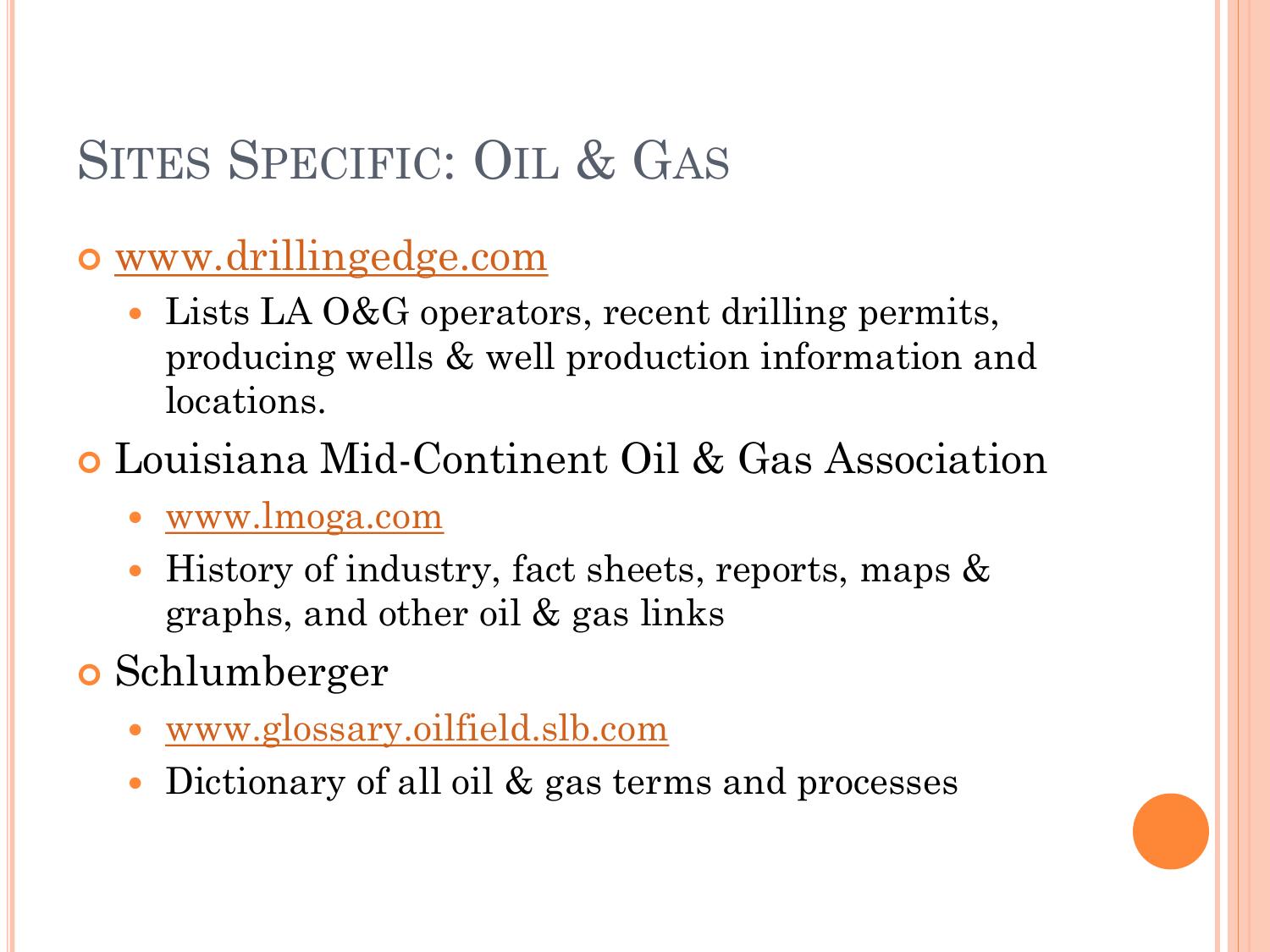# BASIC TAX LAW, POLICY & GENERAL INFORMATION

- LA DOR [www.revenue.louisiana.gov](http://www.revenue.louisiana.gov/)
- Louisiana Tax Commission [www.latax.state.la.us/](http://www.latax.state.la.us/)
- Louisiana Tax Institute [www.revenue.louisiana.gov/LTI](http://www.revenue.louisiana.gov/LTI)
- Multistate Tax Commission [www.mtc.gov](http://www.mtc.gov/)
- **o** LA State Legislature [https://legis.la.gov](https://legis.la.gov/)
	- Revised Statutes, Bills, Legislative Session Info
	- Sign up for MyLegis notice emails
- **o** Tax Foundation [www.taxfoundation.org](http://www.taxfoundation.org/)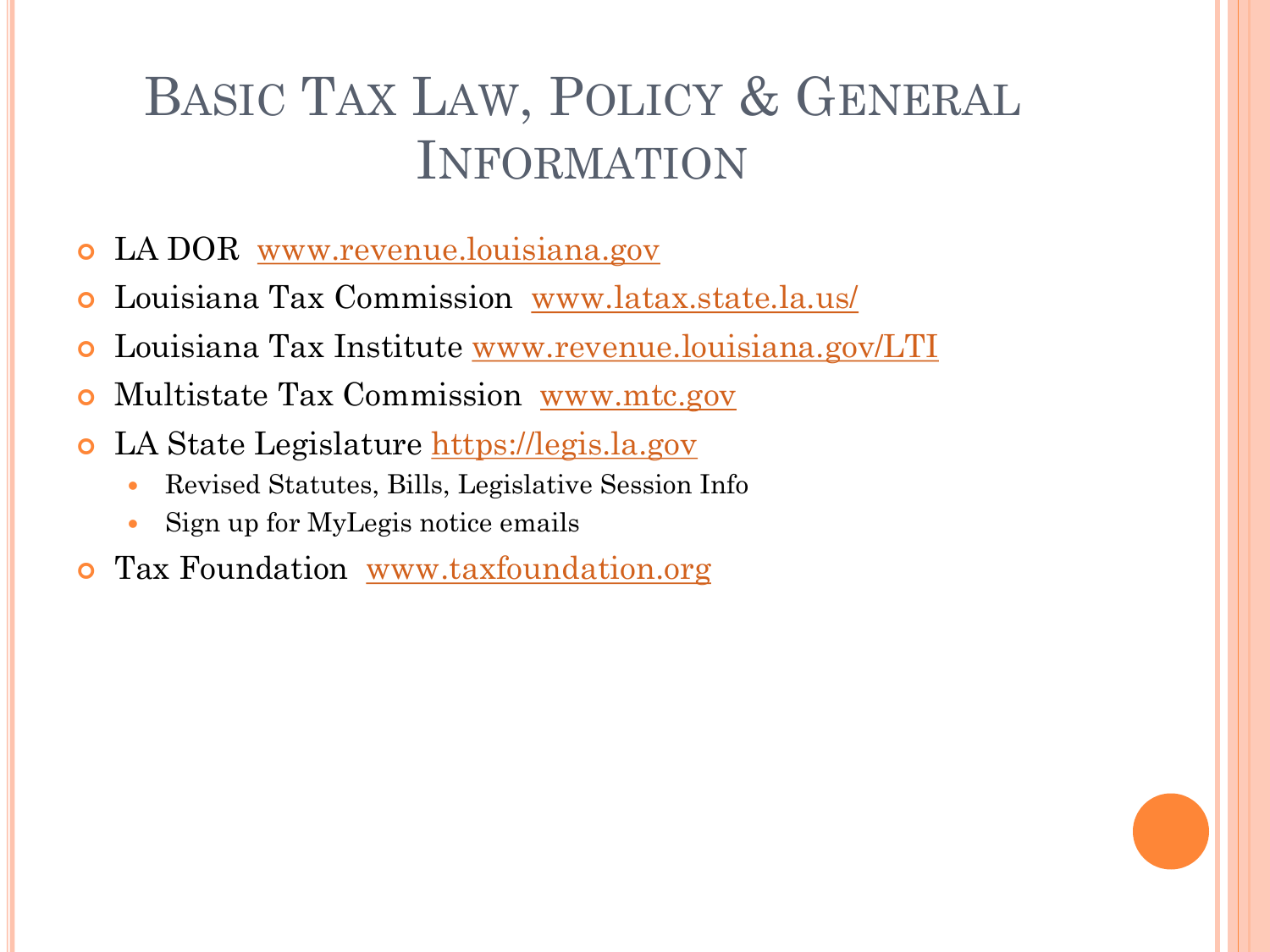# TAX ORGANIZATIONS THAT OFFER EDUCATION & TRAINING

- Southeastern Association of Tax Administrators
	- www.seatastates.org
- Federation of Tax Administrators www.taxadmin.org
- National Tax Association [www.ntanet.org](http://www.ntanet.org/)
- AICPA [www.aicpa.org](http://www.aicpa.org/)
- National Association of State Boards of Accountancy [https://nasba.org](https://nasba.org/)
- Thomson Reuters [https://checkpointlearning.thomsonreuters.com](https://checkpointlearning.thomsonreuters.com/)
- Sales Tax Institute [www.salestaxinstitute.com](http://www.salestaxinstitute.com/)
- Council on State Taxation [https://cost.org](https://cost.org/)
- Society of Louisiana Certified Public Accountants [www.lcpa.org](http://www.lcpa.org/)
- National Society of Tax Professionals [www.nstp.org](http://www.nstp.org/)
- Multistate Tax Commission [www.mtc.gov](http://www.mtc.gov/)